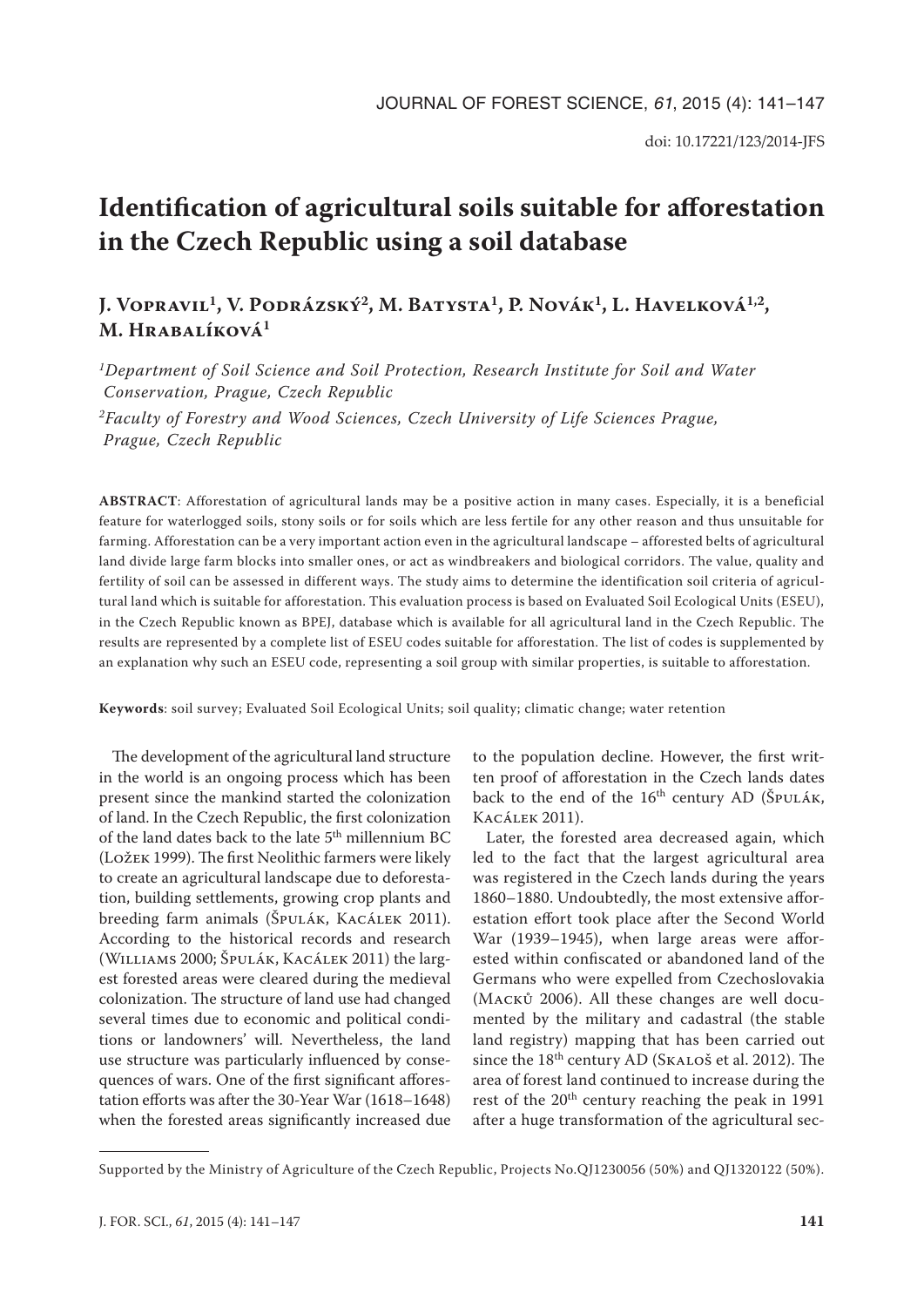tor in 1990. The afforestation of agricultural land is an ongoing process even in this century. From 1994 to 2005, 8,085 ha of agricultural land were afforested. According to Macků (2006), this effort could have been encouraged by subsidies.

Both the Czech government and the European Union support a change in land use by providing subsidies for afforestation of less-productive agricultural land. As Hlaváč et al. (2006) summed up, the main purposes of the support – according to JARSKÝ and PULKRAB (2013) declared as public interest – regarding the afforestation of agricultural land are as follows: reduction of agricultural overproduction, improvement of social and economic conditions in rural areas where farming on less productive and fertile soils is unprofitable, improvement of biodiversity and an improvement in the ecological stability of the landscape.

The impacts of afforestation or any other land use changes in landscape vary according to the ecological habitat and its biodiversity. Afforestation of agricultural land is utilised to deliver environmental benefits and to provide ecosystem service (Blanco-Canqui, Lal 2008; Barry et al. 2014). According to BUYTAERT et al. (2005), PORTO et al. (2009) or Stoate et al. (2009), afforestation can achieve positive benefits for water, soil and air protection. The benefits are mainly due to the stabilization of hydrological and mesoclimatic conditions in the landscape as well as the protection of soil and water sources. Numerous analyses of changes in soils and water regime following the afforestation of non-forest and agricultural land have been published, e.g.: positive changes in water transpiration, water balance and impact on the hydrological cycle (Křovák et al. 2004; Blanco-Canqui, Lal 2008); or changes in the soil structure and physicochemical soil properties by increasing the water holding capacity of soil, reducing surface runoff and eliminating the effects of water and wind erosion (Маскů 2006; Ровто et al. 2009).

Another positive effect of afforestation (which is in relation to the climate change issue) was described by WINSTEN et al. (2011), who considered afforestation as a relatively promising approach to reduce carbon dioxide (CO<sub>2</sub>). Trees and other forest plants convert  $CO_2$  to carbon through photosynthesis, thereby reducing concentrations of CO<sub>2</sub> in the atmosphere (Kacálek et al. 2013). As forests typically store more carbon than land in other uses (e.g. agriculture, soil erosion degraded areas etc.), the expansion of forests onto non-forest land (i.e. afforestation) has a potential to reduce  $\text{CO}_2^-$  concentrations and mitigate effects of climate change (Blanco-Canqui, Lal 2008; Zomer et al. 2008; Shi et al. 2013).

Observations of climate in the Czech Republic, according to STŘEDOVÁ et al. (2010), have shown a slight increase of air temperature (0.33○C/10 years). On the other hand, (annual and monthly) precipitation has not had a statistically significant trend since 1961. However, there are significant changes in the temporal and spatial distribution of precipitation (STŘEDOVÁ et al. 2010). Spatially bounded rainfall of high intensity, flood situations and prolonged droughts are becoming more frequent, which is related to the overall increase of the climate extremes. Without taking any actions, climate change will impact all levels of society (Zomer et al. 2008). Therefore, mitigation measures (e.g. afforestation) are required, aimed especially at limiting greenhouse gas emissions, at all levels of society, on a global, European and national scale. Thus, there is a growing need to modify and supplement the criteria for selection of land suitable for afforestation in view of improving soil hydrological functions and climate change mitigation.

This article aims to provide a simple solution of identifying suitable areas for afforestation, i.e. to identify areas where the change of land use from agricultural land to forest is appropriate and where it is not. This new approach to the identification of areas suitable for land use changes (conversion from agricultural use to forest use) targets to support decision makers (i.e. government authorities) and any other stakeholders (i.e. owners).

### **MATERIAL AND METHODS**

Basically, the selection of suitable agricultural land for afforestation can be done in two possible ways: (*i*) scientific classifications and soil systematics associated with soil characteristics (i.e. parent material, soil texture, stoniness, depth of soil profile etc.) and climate conditions (i.e. moisture and temperature regime of soil), (*ii*) an evaluation system, i.e. the Evaluated Soil Ecological Units (ESEU, in the Czech Republic known as BPEJ), which includes most of the required data (climate conditions, stoniness, soil depth etc.).

Using ESEU seems to be more advantageous than soil and habitat evaluations carried out up to now, these are: Less Favoured Areas (LFA), point scoring (Novák et al. 2010) or economic land evaluation in terms of price etc. This is due to the fact that these evaluation systems are based on ESEU system. Hence, it is logical to use the base of all soil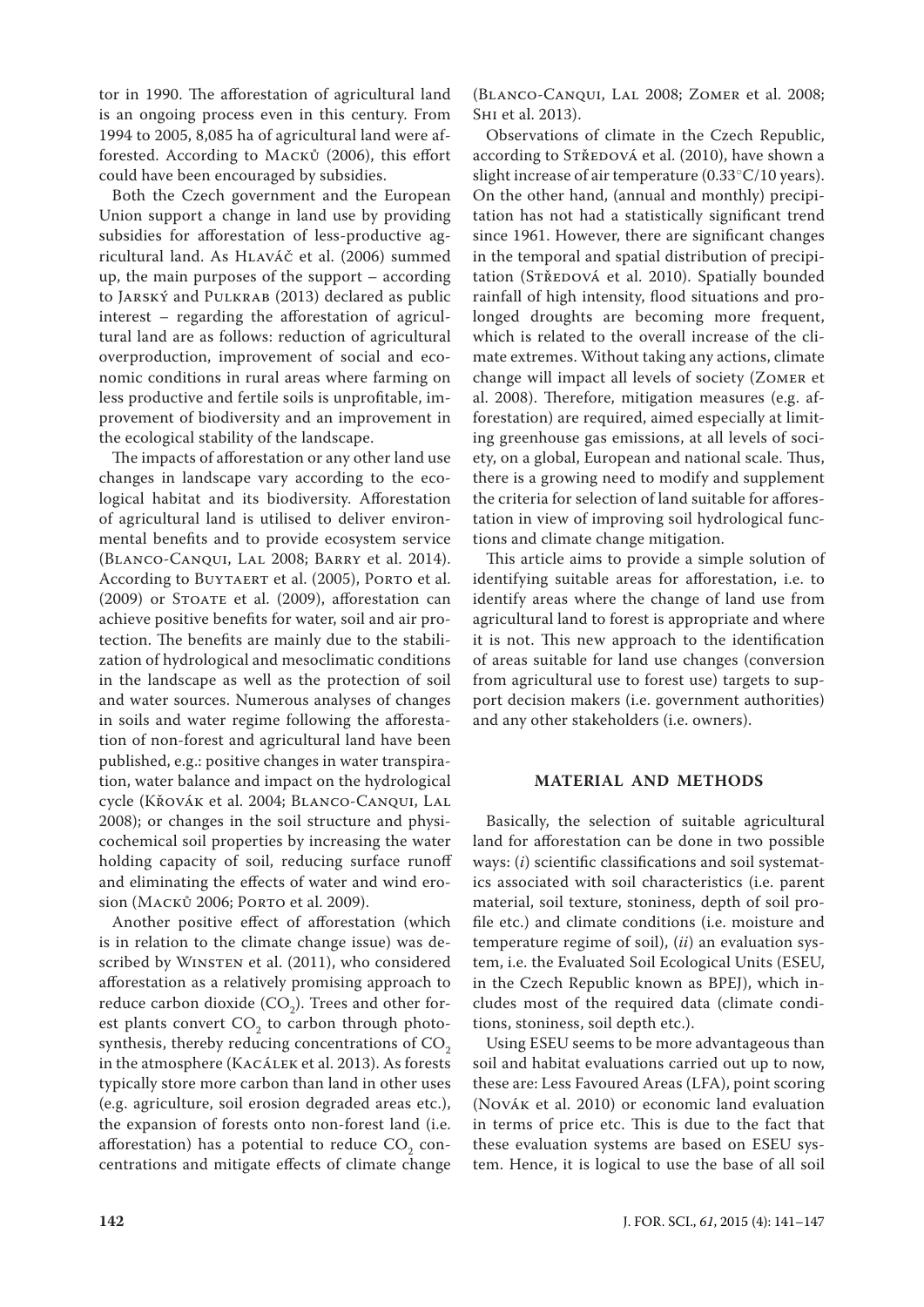or land evaluation systems in the Czech Republic. Moreover, the added value of using ESEU is that it is fully digitized in the graphical and numerical part and continuously updated soil database. As it is fully digitized, it can provide a very good detail allowing the use of analysis in the Geographical Information System (GIS) environment.

If ESEU is chosen as the system in which the identification of suitable areas to afforestation is to be done, it is necessary to decide whether the selection of individual ESEU codes will be implemented according to:

- the monetary evaluation of individual ESEU codes in CZK;
- point index scoring of individual ESEU codes based on the Gross Annual Rental Effects (GARE) (Němec et al. 2001; Novák et al. 2010);
- solely according to soil and site-environmental characteristics based on the real nature of the ESEU code (Novák et al. 2010; Novorný et al. 2013).

It has been decided to make a selection according to soil and site-environmental characteristics in combination with point index scoring. Choosing the variant of the price evaluations of individual ESEU codes (first option) has been rejected because the price values of ESEU codes reflect neither the soil productivity nor the ecological quality of the soil.

**Soil information system and the evaluated soil ecological units database.** The soil information system is based on information obtained from research directly on the land or after sampling and laboratory analysis. This system provides a range of information about soil-ecological conditions, including soil evaluation. Main components of the soil information system are: base of digitised soilecological maps and ESEU units. The soil database that is elaborated and permanently updated by the Research Institute for Soil and Water Conservation (RISWC, in the Czech Republic known under the abbreviation VUMOP), includes immense data holdings on soil and associated components of the environment. The starting point for the evaluation of agricultural soils was the Complete Soil Survey carried out in the 1970s for the whole of former Czechoslovakia, using a unified methodology of detailed pedological surveys, while the most important soil properties were ascertained and incorporated into maps (soil morphological units, subtypes and soil textural categories, percentage of humus and carbonates, soil pH, stoniness and parent material etc.).

These activities resulted in the formation of a permanently updated (NOVOTNÝ et al. 2013) and

detailed Soil Evaluation Information System that is based on supplementary land surveys, according to the requirements of soil users and owners. The evaluation information system uses a 5-digit code to express the evaluation of each Evaluated Soil-Ecological Unit (ESEU). Each ESEU is determined by its soil-climatic properties, which are expressed by the code combination (NovoTNÝ et al. 2013):

- The first number indicates the climatic region (labelled 0–9). Each climatic region is characterized by the sum of temperatures above 10°C, mean annual temperature and mean annual precipitation, probability of dry growing seasons, rainfall uncertainty based on long-term (1901–1950) observations by the Czech Hydrometeorological Institute (CHMI).
- The second and third digits indicate the Main Soil Unit (MSU), which groups soils based on soil taxonomy classification (Němeček et al. 2011), texture, parent material and water regime.
- The fourth number in the code defines the morphological characteristics of the relief such as slope and exposure to cardinal points.
- The fifth digit is the code of the depth of soil profiles and stoniness (content of stones and gravel).

The database of the ESEU includes X, Y co-ordinates of polygons describing the borders of the ESEU areas and identified by ESEU numeric codes. The ESEU codes are characterized according to the Methodology for Defining and Mapping ESEU (NOVOTNÝ et al. 2013).

The whole system currently comprises 78 evaluated Main Soil Units (MSU), and in total 2,278 assessed ESEU codes. Chemical, physical and morphological characteristics and properties of MSU are digitized and stored in a database administered by the Research Institute for Soil and Water Conservation (RISWC).

The MSU is a synthetic agronomic unit characterized by purposeful (agronomic) grouping of genetic soil types, subtypes, soil-forming substrates, texture, soil depth, type of soil, the degree of hydromorphic processes and topography of the relief. The classification system represents 78 evaluated MSU that, from the genetic and agronomical point of view, consists of 13 basic soil groups.

**The point-index value of agricultural land.** The basis for determining the point-index scoring value of agricultural land has become a total range of the Gross Annual Rent Effect (GARE), which according to the Institute of Agricultural Economics and Information (IAEI) survey (Němec et al. 2001; Novák et al. 2010) is the value ranging from 2,500 CZK to 10,750 CZK on agricultural lands in the Czech Republic.

The Gross Annual Rent Effect (GARE) is a difference between the production from 1 ha in CZK at a given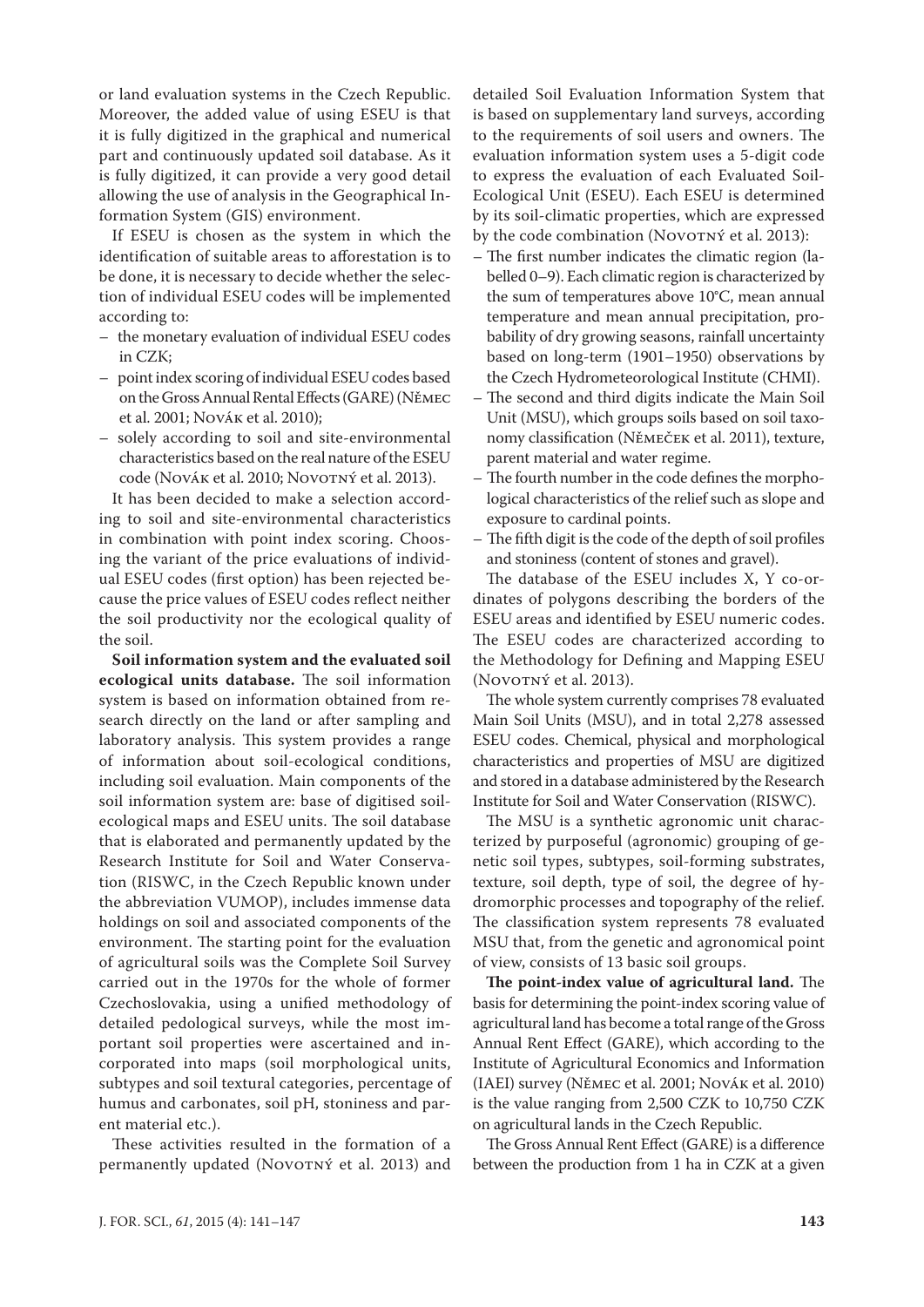Table 1. Indicators and its threshold values to identify areas suitable for afforestation

|                                                          | Suitable for afforestation                                          |                                    |  |
|----------------------------------------------------------|---------------------------------------------------------------------|------------------------------------|--|
| Indicator                                                | variant A                                                           | variant B (extension of variant A) |  |
| Slope                                                    | $>12^{\circ}$ (very steep slope)<br>$>7^\circ$                      |                                    |  |
| Exposure to cardinal points/<br>slope direction (aspect) | north or south according to climate region for slope $> 10^{\circ}$ |                                    |  |
| <b>Stoniness</b>                                         | $> 50\%$ (very high content)                                        | >25%                               |  |
| Depth of soil profile                                    | < 30 cm (shallow soil)                                              | $<$ 30 cm (shallow soil)           |  |
| Waterlogged soil                                         | main soil unit 64–76                                                | main soil unit 64-76               |  |
| Gullies                                                  | main soil unit 77-78                                                | main soil unit 77-78               |  |

crop structure and yields from the given crop structure on the one hand and the sum of inputs (costs) for crop production on the other. The range of GARE was transferred into one hundred-point scale in which the point value is expressed by an index of soil in the range from 6 to 100 points. The lowest value of 6 points is attributed to the cold grassland, humid climate region with an average annual temperature below 5°C (for climate region in the ESEU code) in deep gullies (MSU 77, 78). Haplic Chernozem on loess, loamy, with deep soil profile and favourable water regime in a warm, slightly humid climate region (for this climate region), on flat surface (Němec et al. 2001; Novák et al. 2010), has the highest value of 100 points.

The system of point-index values of agricultural land is generally used for evaluation of soil-climatic and economic conditions of a farming system. It is used as a basis for the determination of Other Less Favoured Areas (LFA-O). The ESEU maps and database were calculated with an average point value of agricultural land at the scale of cadastral level on the basis of performance. The average is 42.2 points of crop yield from all agricultural land in the Czech Republic. The threshold for the determination of "Other Less Favoured Areas" is the crop yield amounting to 38 points.

**The procedure of ESEU evaluation.** The process of selecting ESEU codes for the proposed land use changes has stemmed from the logical structure and content of the ESEU code. Firstly, the preliminary selection of ESEU codes was conducted for proposed land use changes based on the general characteristics of the Main Soil Units (NOVOTNÝ et al. 2013). Afterwards, the soil-climatic conditions (point-index value) of selected MSUs were taken into consideration (Novák et al. 2010). Based on the above described procedure, the "Major Soil-Climatic Units" (MSCU) were obtained and other agronomical and environmentally important functions and properties of soils of each selected ESEU code were taken into consideration. These were mainly: slope, soil depth and stoniness, infiltration and permeability, or even slope direction. Main indicators and determination of the thresholds of ESUE codes are described in Table 1.

## **RESULTS AND DISCUSSION**

Novák (2002) summarized the criteria which are essential to be considered for selection of habitats and soils suitable for afforestation. These are: climatic conditions, nature and properties of soils, slope and vulnerability to erosion, waterlogging, soil pollution, economic and private or public interest.

The results of the proposed land use changes are presented in two variants: variant A and variant B, which is the extension of variant A. Selected ESEU codes of variant A are in Table 2. As it can been seen in the table, very suitable areas for afforestation are identified by: (*i*) very shallow soils (the fifth number of the code is 5 or 6) and MSU code 37 (lithic Cambisols) and 39 (Leptosols); (*ii*) MSU code 40 and 41 represents different soil types ranging from Cambisols to Chernozems. However, all soils in this category are on a steep slope (designated by 8 or 9 in the fourth place of the code) higher than 17°; (*iii*) and the third group is represented by ESEU codes with MSU 77 or 78. Both codes represent degraded soil by erosion where MSU 77 is a gully of less than 3 m in depth while MSU 78 is a deep gully with diverse spatial distribution of hydromorphic soil. Spatial distribution of suitable land for afforestation selected on the basis of ESEU codes according to variant B is shown in Fig. 1.

Among the major reasons for the afforestation of agricultural and other non-forest soils in the Czech Republic are the following: improving the economics compared to fallow land, soil erosion control, water management conditions, influence on microclimate, possibility of the recreational use of landscape, use of anthropogenically affected soils**,** areas after mining raw materials (Černý et al. 1995; Simon et al. 2004; Hatlapatková, Podrázský 2011). Another important feature appears to be transformation and accumulation of organic material to the soil after afforestation. These processes are influenced by a wide range of factors which need to be taken into account: (*i*) previous use and possible soil cultivation; (*ii*) type of woody plants; (*iii*) soil character of the site (texture, pH, sorption, etc.); (*v*) afforestation method; (*vi*)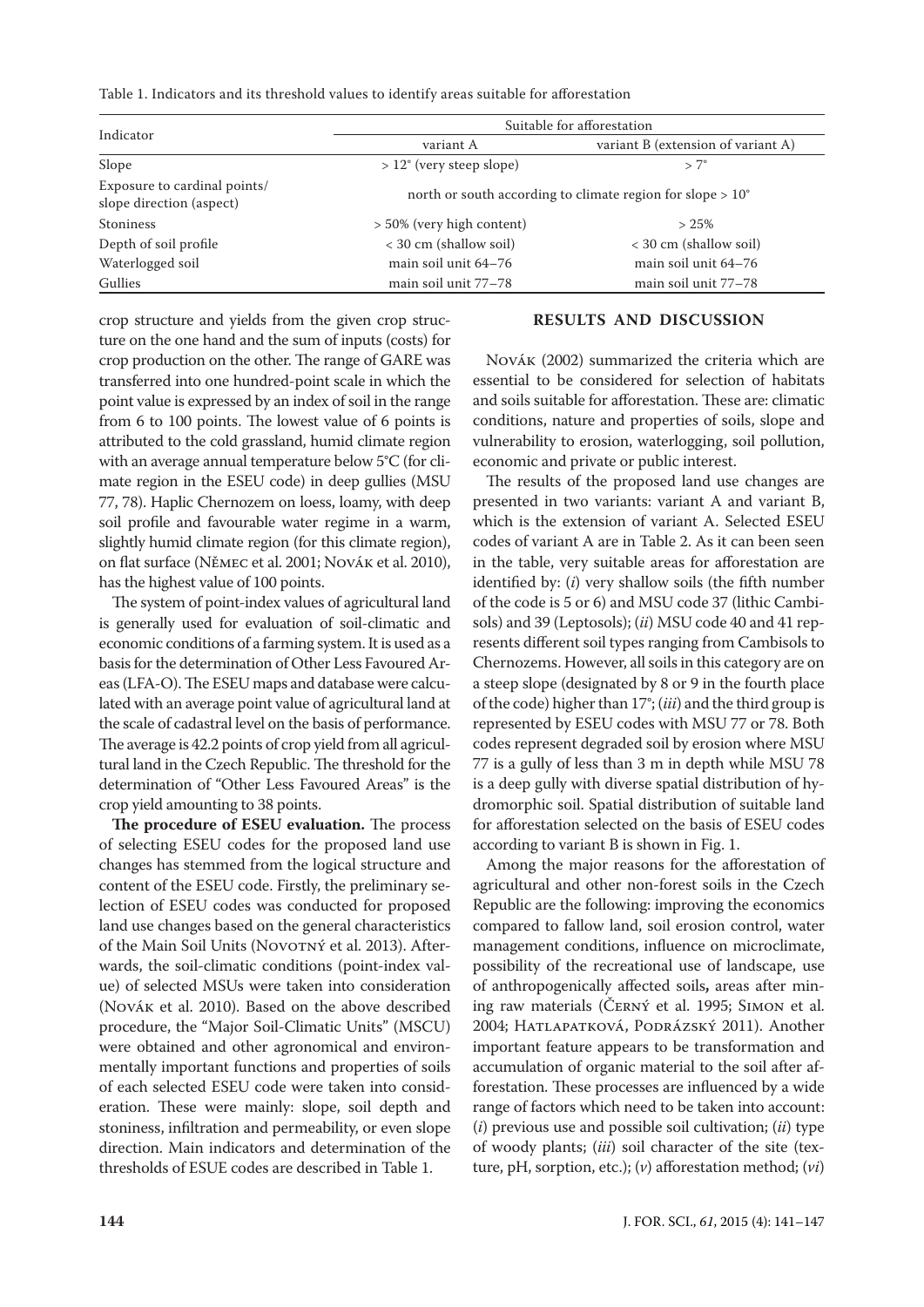| Table 2. Recommended ESEU suitable for afforestation (variant A) |
|------------------------------------------------------------------|
|------------------------------------------------------------------|

| Soil groups           | <b>ESEU</b> codes | Reason          | Remarks                          |
|-----------------------|-------------------|-----------------|----------------------------------|
| Shallow soils         | 9.37.45           | shallow profile |                                  |
|                       | 9.37.46           | climate         |                                  |
|                       | 9.37.55           |                 |                                  |
|                       | 9.37.56           |                 |                                  |
|                       | $0-9.39.XX$       | leptosols       | all ESEU with main soil units 39 |
| Soils on steep slopes | 0-9.40.89         | shallow profile |                                  |
|                       | $0-9.40.99$       | steep slope     | slope code 5, 6                  |
|                       | $0-9.41.89$       |                 |                                  |
|                       | $0-9.41.99$       |                 |                                  |
| Gullies               | $0-9.77.XX$       |                 |                                  |
|                       | $0-9.78.XX$       | gullies         | impossibility of agriculture use |
| Contaminated soils    | different         | contamination   | special selection                |

XX – all possible code variants

topography and climate of the site (Guo, GIFFORD 2002; Shi et al. 2013).

Table 3 shows variant B where the selection criteria are slightly different from variant A (see Table 1). The total area suitable for afforestation in variant A is approximately 813 thousand ha of arable land, i.e. 16%, while the total area suitable for afforestation in the extended variant (Table 3) is approximately 1,820 thousands ha, i.e. 36% of agricultural land (arable land, grassland). It is due to changes in the slope threshold value and stoniness when the selection procedure contains ESEU regions with slope higher than 7° instead of 12°and stoniness higher than 25% instead of 50%.

Given the conditions of developed countries in Europe, the effort has been made to increase the forest area in the last few decades. In addition, agri-

cultural production on less fertile soils has become unprofitable, a large amount of agricultural soils has become so called marginal ones. Therefore, afforestation is performed in both ways, i.e. targeted and spontaneously – succession actions (Vacek, Slavík 2006). The selection of tree species suitable for afforestation of agricultural land, or the fertilizing requirements of chosen species have been described in many publications, e.g. Bartoš and Kacálek (2013) or Kacálek et al. (2013).

It is necessary to realize, when practically using the proposals presented in this study, that these are only suggestions of possible/potential (or recommended) changes. These proposals are based on the expertise of land use with regard to its agricultural production potential, in relation to non-productive functions of soil (especially infiltration, retention and transport



Fig. 1. Identification of suitable areas for afforestation based on selection criteria of variant B (extension of variant A)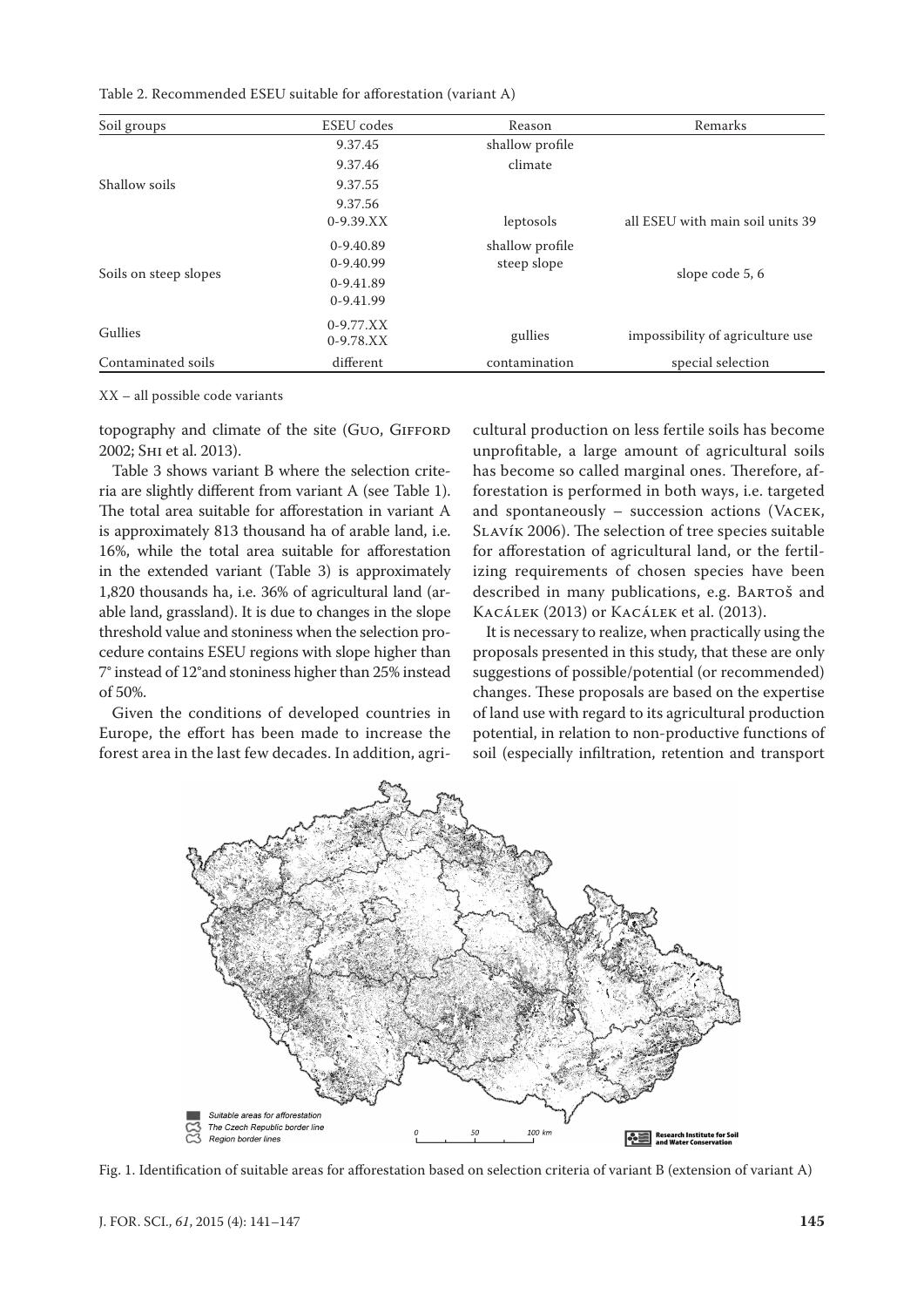| Soil groups                                   | <b>ESEU</b> codes | Reason                  |
|-----------------------------------------------|-------------------|-------------------------|
| Sandy soils                                   | 8-9.18.41         | steep slope             |
|                                               | 8-9.18.44         | stoniness               |
|                                               | 8-9.18.51         |                         |
|                                               | 8-9.18.54         |                         |
| Hydromor-<br>phic soil<br>and soil<br>catenas | $0-9.73.41$       | hydromorphic conditions |
|                                               | $0-9.73.43$       | steep slope             |
|                                               | $0-9.74.41$       | stoniness               |
|                                               | 0-9.74.43         |                         |
|                                               | $0-9.75.41$       |                         |
|                                               | $0-9.75.43$       |                         |
|                                               | $0-9.76.41$       |                         |
|                                               | 0-9.76.43         |                         |
| Soil on<br>steep slopes                       | 5-9.40.67         | steep slope             |
|                                               | 5-9.40.68         | stoniness               |
|                                               | 5-9.40.77         |                         |
|                                               | 5-9.40.78         |                         |
|                                               | 5-9.41.67         | steep slope             |
|                                               | 5-9.41.68         | stoniness               |
|                                               | 5-9.41.77         |                         |
|                                               | 5-9.41.78         |                         |

Table 3. Recommended ESEU suitable for afforestation (variant B – extension of variant A)

of water) and protection of the soil from erosion. Concerning the actual use of the land, it is the owner (or user) who decides with restrictions which are stipulated by higher interests (especially protected areas, water protection zones, etc.). These interests may force a land use change at relatively good localities where the soil is more suitable for crop production. Concerning the transfers of land to another type of land use (afforestation, grassing, and ponds), these are always decided given the specific and local situation. The change in land use can be sensibly (economically and environmentally) carried out in a good manner even on soils (ESEU) that are not listed as appropriate. It may be difficult accessible plots, small enclaves and sites distant from the operations centre, even though these might be highly productive soils. Furthermore, for example, even afforestation of high-quality soil which borders with forest complexes or soils which are periodically flooded around some watercourses is suitable.

### **CONCLUSION**

When a culture change takes place, it is necessary to consider conditions of area homogenization. This means the logical and pragmatic creation of production blocks. This also means that when the culture is changed, it is not only plots with poor soil conditions (i.e. suitable for land use change) that can be changed but also the adjacent plots with relatively good properties, if it is appropriate for a given situation at a particular locality. Financial issues are decisive in all implemented changes/actions. The owner or user has to know that the change is worth it, or that it will be adequately compensated.

This presented list of proposed amendments contains essentially lands (habitats) which are agriculturally and economically less productive. The following shall be focused on areas with the defined ESEU codes; all building construction, mining and raw materials and similar events exempting the land from the agricultural land resources in order to protect agricultural land with higher production potential. In each climatic region the best soils of the particular region shall be maintained as arable land. Therefore, proposals for changes in cultures cannot be judged only based on the absolute index-point value. However, land consolidation or other major culture changes have to be sometimes made due to technical reasons, i.e. afforestation or changes in grasslands of such regions and habitats (ESEU) that are not in the presented list of results.

The ESEU code can be transferred from agricultural fund onto non-agricultural fund in two possible ways resulting from non-production and production functions of soil. Based on non-production and production soil functions, it is possible to propose a land use change in specific areas, such as grassland or forest. At the moment Research Institute for Soil and Water Conservation is working on detailed specification of thresholds for selecting suitable land for afforestation. In this regard, the main emphasis is put on improving hydrological conditions in the landscape.

#### **Acknowledgements**

The authors would also like to thank Mgr. Hana BEITLEROVá for technical support and map processing in GIS environment.

#### **References**

- Bartoš J., Kacálek D. (2013): Přihnojení mladého porostu jedle bělokoré na zemědělské půdě. Zprávy lesnického výzkumu, 58: 213–217.
- Barry L.E., Yao R.T., Harrison D.R., Paragahawewa U.H., Pannell D.J. (2014): Enhancing ecosystem services through afforestation: How policy can help. Land Use Policy, 39: 135–145.
- Blanco H., Lal R. (2008): Principles of Soil Management and Conservation. Ohio, Springer: 617.